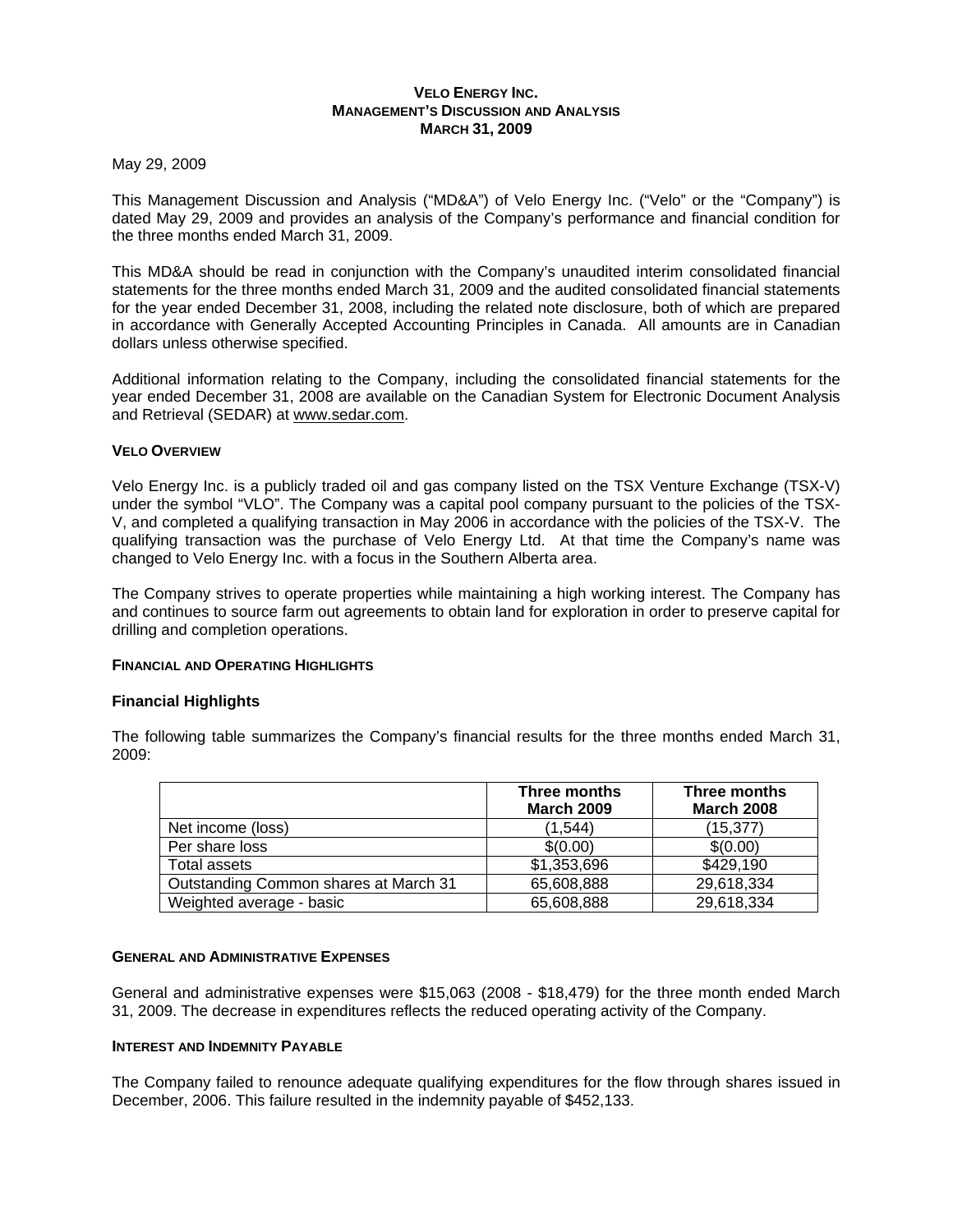In July, 2008 the Company extinguished \$449,292 of the indemnity claims for common shares of the Company. The issue price of the shares was \$0.075 per share, resulting in 5,990,554 shares being issued.

To date, the Company has been assessed \$164,944 in Part XII.6 tax by Canada Revenue Agency.

## **STOCK COMPENSATION EXPENSE**

Stock compensation expense was \$Nil for the three months (2008 – \$Nil). There were no new options issued during the quarter.

### **STATUS OF PETROLEUM AND NATURAL GAS PROPERTIES**

In July, 2008, Velo Energy Ltd. was sold to Daran Energy Services Corp., a private Alberta company, for nominal consideration. The sale included the shares of Velo Energy Ltd. and the debt owing from Velo Energy Ltd. to the Company.

The Blueberry, Pica and Woking wells were properties owned by Velo Energy Ltd. As such, the rights to these properties, along with their respective abandonment costs are no longer a part of the Company.

Subsequent to year-end, Velo entered into a confidential joint venture and participation agreement (the "Agreement") with a private Alberta company, to jointly participate in a drilling, completion, seismic, recompletion of wells located on certain lands in Southern Alberta. The Company has committed up to a maximum of \$1,000,000 to be expended by the end of 2009 on qualifying Canadian Exploration Expenses or Canadian Development Expenses. Generally, Velo will pay 100% of costs to earn 50% of the private company's working interest in each well. This transaction was accepted by TSX on April 1, 2009.

#### **TRANSACTIONS WITH RELATED PARTIES**

This first quarter, the Company incurred management fees of \$3,000 with a company controlled by a director of the Company. These transactions were in the normal course of business.

#### **PRIVATE PLACEMENT**

Velo completed a private placement raising \$1.5 million by issuing 30 million common shares at \$0.05 per share. The Company paid finder's fees of \$57,500 (5%) in connection with \$1,150,000 of the financing and \$12,334 of other expenses.

## **LIQUIDITY**

As of March 31, 2009, the Company had positive working capital of \$1,152,262 and cash of \$1,347,351.

### **FINANCIAL INSTRUMENTS**

The Company's financial instruments consist of cash, receivables, and accounts payable and accrued liabilities. It is management's opinion that the Company is not exposed to significant interest, currency or credit risks arising from these financial instruments and that the fair value of these financial instruments approximates their carrying value.

### **SHARE CAPITAL**

The Company is authorized to issue an unlimited number of common and preferred shares. As at March 31, 2009, there were 65,608,888 common shares issued and outstanding; Nil common shares issuable upon the exercise of warrants; 100,000 common shares issuable upon exercise of stock options at a price of \$0.25 per share, 200,000 common shares issuable upon exercise of options at a price of \$0.30 per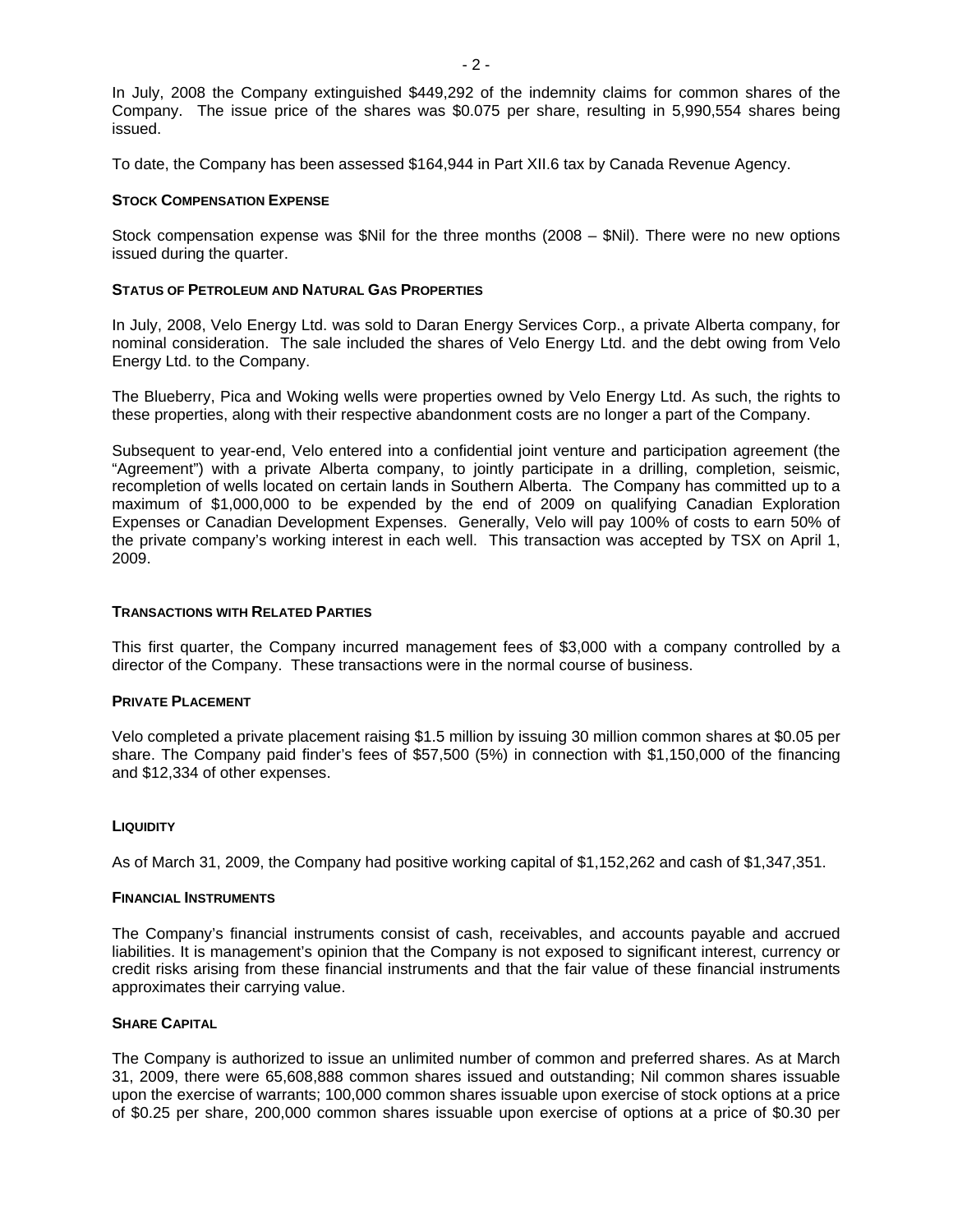share and 150,000 common shares issuable upon exercise of options at a price of \$0.20 per share expiring five years from the date of grant.

## **COMMITMENTS**

The Energy Utility Board has required a letter of credit be established with them for the abandonment of wells. This was a commitment of Velo Energy Ltd. and has passed with the sale of the subsidiary.

#### **CONTINGENCY**

The President of the Company was dismissed during the second quarter of 2007. He has filed a wrongful dismissal action against the Company's wholly owned subsidiary. This was a commitment of Velo Energy Ltd. and has passed with the sale of the subsidiary.

### **SELECTED QUARTERLY INFORMATION**

By recent eight Quarters (\$):

|                                      | March 31,<br>2009 | December 31,<br>2008 | September 30,<br>2008 | June 30,<br>2008 |
|--------------------------------------|-------------------|----------------------|-----------------------|------------------|
| Revenue                              |                   |                      |                       |                  |
| Net income (loss)                    | (1, 544)          | 913.717              | (28, 241)             | (15,377)         |
| Net income<br>(loss)<br>share<br>per | .00               | .02                  | .00                   | .00              |
| basic & diluted                      |                   |                      |                       |                  |

|                                   | March 31,<br>2008 | December 31,<br>2007 | September 30,<br>2007 | June 30,<br>2007 |
|-----------------------------------|-------------------|----------------------|-----------------------|------------------|
| Revenue                           | 28,168            |                      | 9.565                 | 48               |
| Net income (loss)                 | (799,159)         | 257,793              | 591,949               | 5,024,347        |
| Net income (loss) per share-basic | (0.02)            | .01                  | .02                   |                  |
| diluted                           |                   |                      |                       |                  |

## **ACCOUNTING PRONOUNCEMENTS**

## **Accounting changes**

Effective January 1, 2008, the Company adopted the new recommendations of the Canadian Institute of Chartered Accountants ("CICA") under Section 3862, *Financial Instruments Disclosures*, Section 3863, *Financial Instrument - Presentation* and Section 1535, *Capital Disclosures*. *Financial Instruments* Section 3862 requires entities to provide disclosures in their financial statements that enable users to evaluate (a) the significance of financial instruments for the entity's financial position and performance; and (b) the nature and extent of risks arising from financial instruments to which the entity is exposed during the period and at the balance sheet date, and how the entity manages those risks. The principles in this section complement the principles for recognizing, measuring and presenting financial assets and financial liabilities in Section 3855, *Financial Instruments - Recognition and Measurement*, Section 3863 and Section 3865, *Hedges*. Section 3863 is to enhance financial statement users' understanding of the significance of financial instruments to an entity's financial position, performance and cash flows. This section establishes standards for presentation of financial instruments and non-financial derivatives. It deals with the classification of financial instruments, from the perspective of the issuer, between liabilities and equity, the classification of related interest, dividends, losses and gains, and the circumstances in which financial assets and financial liabilities are offset.

The adoption of Sections 3862 and 3863 had no impact on the Company's consolidated financial statements. *Capital Disclosures* Section 1535 establishes standards for disclosing information about an entity's capital and how it is managed.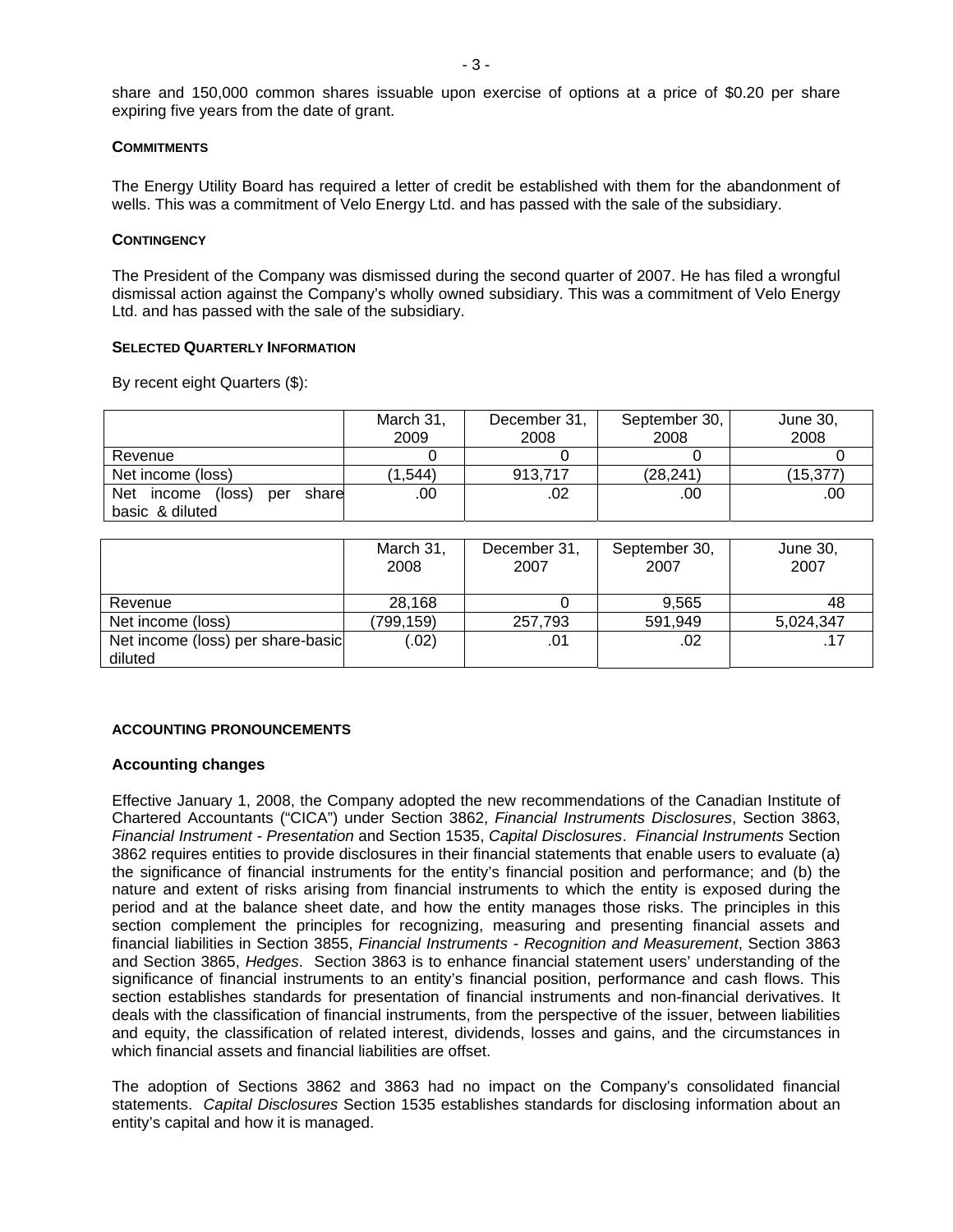### **Critical Accounting Estimates**

The amounts recorded for amortization and depletion of the petroleum and natural gas properties and for site restoration and reclamation are based on estimates of reserves and future costs. The ceiling test calculation is based on estimates of proven reserves, production rates, oil and gas prices, future costs and other relevant assumptions. By their nature, these estimates, and those related to the future cash flows used to assess impairment, are subject to measurement uncertainty and their impact on the financial statements of future periods could be material.

### **FUTURE ACCOUNTING POLICY CHANGES**

In 2006, the CICA Accounting Standards Board (AcSB) published a new strategic plan that will significantly affect financial reporting requirements for Canadian companies. The AcSB strategic plan outlines the convergence of Canadian GAAP with IFRS over an expected five year transitional period. In February 2008, the AcSB announced that 2011 is the changeover date for publicly-listed companies to use IFRS, replacing Canada's own GAAP. The date is for interim and annual financial statements relating to fiscal years beginning on or after January 1, 2011. The Company's transition date of January 1, 2011 will require the restatement for comparative purposes of amounts reported by the Company for the year ended December 31, 2010. While the Company has begun assessing the adoption of IFRS for 2011, the financial reporting impact of the transition to IFRS cannot be reasonably estimated at this time.

### **BUSINESS RISKS**

Velo's exploration and production activities are concentrated in the Western Canadian Sedimentary Basin, where activity is highly competitive and includes a variety of different–sized companies ranging from smaller junior producers, intermediate and senior producers and royalty trust organizations, to the much larger integrated petroleum companies. The Company is subject to a number of risks which are also common to other organizations involved in the oil and gas industry. Such risks include finding and developing oil and gas reserves at economic costs, estimated amounts of recoverable reserves, production of oil and gas in commercial quantities, marketability of oil and gas produced, fluctuations in commodity prices, financial and liquidity risks and environmental and safety risks.

In order to reduce exploration risk, Velo employs highly qualified and motivated professional employees who have demonstrated the ability to generate quality proprietary geological and geophysical prospects. To maximize drilling success, the Company explores in areas that afford multi-zone prospect potential, targeting a range of shallow low-to-moderate-risk prospects.

The Company mitigates its risk related to producing hydrocarbons through the utilization of the most advanced technology and information systems. In addition, the Company strives to operate the majority of its prospects, thereby maintaining operational control.

Exploration and production for oil and gas is very capital intensive. As a result, the Company relies on equity markets as a source of new capital. Equity is subject to market conditions and availability may increase or decrease from time to time.

Oil and gas exploration and production can involve environmental risks such as pollution of the environment and destruction of natural habitat, as well as safety risks such as personal injury. The Company conducts its operations with high standards in order to protect the environment and the general public. Velo maintains insurance coverage for comprehensive and general liability as well as limited pollution liability. The amount and terms of this insurance are reviewed on an ongoing basis and adjusted as necessary to reflect current corporate requirements, as well as industry standards and government regulations.

**Advisory Regarding Forward-looking Statements** Certain information with respect to Velo contained herein, including management's assessment of future plans and operations, contain forward-looking statements. These forward-looking statements are based on assumptions and are subject to numerous risks and uncertainties, certain of which are beyond Velo's control, including the impact of general economic conditions, industry conditions, and volatility of commodity prices, currency exchange, stock